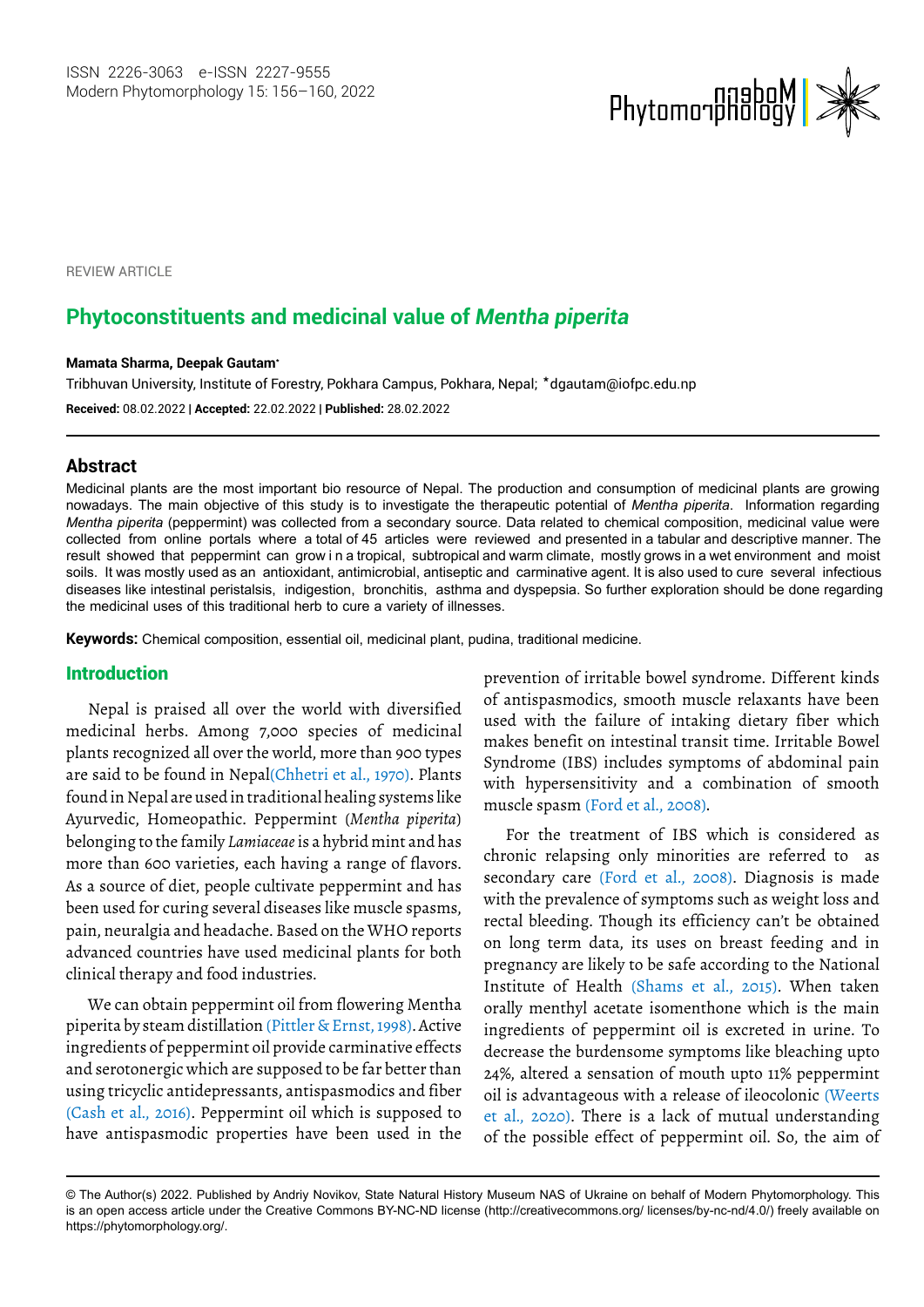this study is the identification of the main ingredients of peppermint oil and its chemical constituents and phytotoxic potential.

## Materials and Methods

Information regarding the Peppermint was collected from a secondary source. Data related to chemical composition and medicinal values were collected from online portals like google scholar and research gate where a total of 45 articles were collected and reviewed. The description such as chemical constituents, medicinal value essential oil is used to search the articles. The articles were content analyzed and their chemical composition, medicinal value, medicinal importance, phytochemical constituents and conventional uses are represented descriptively.



**Figure 1.** Prisma flowchart for the study of medicinal values of Mentha piperita.

## Results and Discussion

#### **Table 1.** Taxonomy of  *Mentha piperita.*

| Kingdom       | Plantae                       |
|---------------|-------------------------------|
| Sub-kingdom   | Tracheobionta                 |
| Superdivision | Spermatophyta                 |
| Phyllum       | Angiospermophyta              |
| Class         | Magnoliopsida                 |
| Order         | Lamiales                      |
| Family        | Lamiaceae                     |
| Genus         | Mentha                        |
| Species       | Mentha *Piperita (Peppermint) |
|               |                               |

#### **Distribution**

 Peppermint which is cross-breeding of spearmint and water mint includes 13 to 18 species (Mainasara et al., 2018). It is a perennial herb and from its aerial parts oil, leaf extract, leaf water and leaf can be extracted. Peppermint is cultivated mostly in the USA, Australia, Argentina and European countries. In the plains, planting is done in the winter months whereas in temperate climates. planting is done in autumn or spring. A temperature of 20-25 degree Celsius promotes vegetative growth and well-drained loamy, silty loam to clayey loam soil rich in organic matter is referred. It grows in tropical, sub-tropical and sub temperate climate. Peppermint oil is a pale yellow liquid that contains limonene, menthyl acetate, pulegone and is used in pharmaceutical products, food, phototherapy which possess antioxidant, antifungal, antibacterial and insecticides properties (Herro & Jacob 2010). The plant which is indigenous to the Middle East and Europe has a purplish or pinkish color which is irregular in shape and found as cultivated or wild (Ks & Shinde 2019). It possesses chemopreventive, antimicrobial and antitumor potentially used for nervous system action and digestive disorders in which phytochemical analysis was done to test the presence of alkaloids, tannin, flavonoids and phenols (Bhoora et al. 2020).

## **Chemical Constituents**

Peppermint fresh herb contains oil from 0.4% to 0.6% which is composed of secondary metabolites.



*Mentha piperita* plant. **Figure 2.**

**Table 2.** Chemical constituents present in major parts of *Mentha piperita.*

| <b>Plants parts</b> | <b>Chemical constituents</b>                                                                                                            | <b>Uses</b>                                                                                                                 |
|---------------------|-----------------------------------------------------------------------------------------------------------------------------------------|-----------------------------------------------------------------------------------------------------------------------------|
| Leaves              | Alkaloids, Flavonoids, tannins, phenols, saponins, steroids,<br>terpenoids, proteins, carbohydrate, ethanol, methanol, ethyl<br>acetate | -All varieties of mint leaves are used in brewing as a tea.<br>- Ease sun burn pain.<br>-Breath fresher<br>-Moth repellent. |
| Root                | Chloroform, hexane, petroleum ether                                                                                                     | They are used for flavor syrups and sauces that have a minty note<br>like colonial shrubs or homemade mint.                 |
| Stem                | Ethanol, methanol, ethyl acetate, chloroform, hexane,<br>petroleum, ethane                                                              | -These can be used for wound healing and septicemia.<br>-They are used to flavor sauces, soups and stews.                   |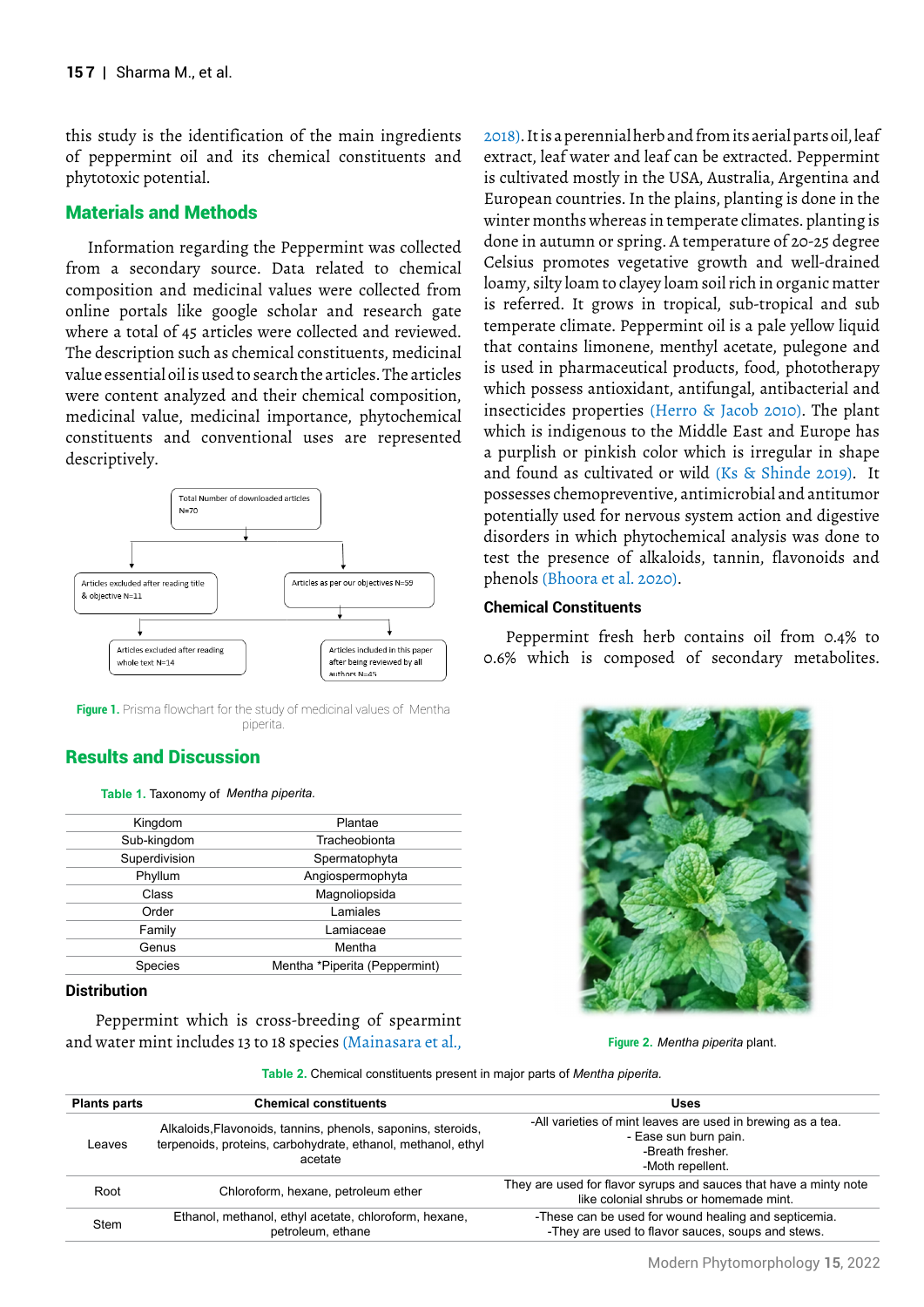The main chemical constituents of peppermint are Limonene, Menthone, Cineole, Menthofuran, Methyl acetate, Isopulegol, pulegone, Menthol, Carvone and other constituents including flavonoid glycoside(e.g., Narirutin, Luteolin-7-0-rutinoside, Hesperidin), phenolic acids (caffeic, vanillic, ferulic and chlorogenic (Aparna et al., 2017). The various chemical constituents present in Mentha piperita are listed in Tab. 1.

(Sources: Sarma, 2017; Bodalska et al., 2020; Aparna et al., 2017)

#### **Propagation**

It can be propagated by cutting root/runners/stems, suckers and stolons. For this by stem cutting the thicker stem of 3.4 inches should be taken for propagation. For this, from a grocery store or existing plant some mint is taken then from each stems leaves are stripped off which is dipped in a growth hormone and then placed in a glass of water until roots are matured and kept in humid climate and water for a few weeks from which we can obtain new mint plant (Seran & Thuraisingham 2019).

## **Conventional Uses**

This herbal is mostly used in personal hygiene products, pharmaceutical product, cosmeceuticals due to its fragrance and flavoring properties. It is used in bath preparation, mouthwashes, therapeutic uses and pharmaceutical drug preparation (Herro & Jacob, 2010). It is mostly used in the medical and culinary fields for the treatment of headaches, nausea and vomiting (Sujana et al., 2013). It is a bio active compound that serves as an antimicrobial agent and is used for the treatment of gastrointestinal conditions, Irritable Bowel Syndrome (IBS), dyspepsia and biological control of bacterial culture (Shams et al. 2015; Pratim Sarma 2017). It possesses antinociceptive, antimicrobial, anti-inflammatory and antioxidant properties which are used to prevent diabetes, cardiovascular disease, chronic degenerative disease and inflammation process (Trevisan et al., 2017). It is used in the development of insecticides; antibiotics repel disease- spreading Dipterian vector (Patil et al., 2016).

#### **Medical application**

**Brain health:** By smelling the aroma of peppermint oil while driving or before to testing increased alertness and decreased level of frustration, fatigue and anxiety. It can treat Alzheimer's symptoms by promoting brain health and increasing alertness (Soares et al., 2022).

**Digestive health:** Due to its antiseptic and antibacterial properties, it relieves indigestion, promotes the digestive system and stomach infections. By taking peppermint oil

which calms the stomach and helps release acidity that helps treat irritable bowel syndrome (IBS) (Singh et al., 2021; Soares et al., 2022).

**Rich in Nutrients:** Peppermint can provide a healthy dose of balanced nutrition. Mint leaves can be used as a leafy vegetable as a source of dietary nutrients (Arzani et al., 2007).

**Treatment of Irritable Bowel Syndrome:** Peppermint oil contains menthol which treats IBS symptoms through its relaxing effects on the muscle of the digestive tract. Peppermint oil which is extracted from leaves, stems and flowers is used for the treatment of IBS because of its relaxing effect on smooth muscle (Rogers et al., 1988).

**Relieve indigestion:** It occur when food sits in the stomach for long before passing into the digestive tract. Mint is useful in relieving digestive problems such as indigestion. Peppermint oil reduces spasms of the intestinal tract and acts as a carminative herb, carminative means to relieve indigestion (Spirling & Daniels, 2021).

**Decrease breastfeeding pain:** After breastfeeding applying peppermint water was more effective in preventing nipple and arela cracks, which resulted in less nipple pain.

**Improves cold symptoms:** Menthol is an effective nasal decongestant that can get rid of congestion and improves airflow and breathing. Mint act as a host of phytonutrients that promotes health and wellbeing having an antiseptic and anti-inflammatory effect (Sharangi & Guha, 2013).

**Mask Bad Breath:** Breath mints are those in that people reach for when trying to prevent or get rid of bad breath. Mint provides a momentary smell that can mask unfavorable malodor to reduce bad breath (Godha et al., 2016).

**Treats asthma:** Peppermint can ease chest congestion. The methanol in mint acts as a decongestant that helps loosen mucus collected in the lungs and also shrinks swollen membranes in the nose to allow breathing easier. Mint possesses antioxidant, antimicrobial, antidiabetic which result in inhibition of in vitro oxidation and are helpful for the therapy against various health disorders (Davar, 2018).

**Cures headache:** Peppermint contains menthol that helps relax muscles and ease the pain. Mint possesses menthyl esters, dimethyl sulfide, sabinene, ocimene and has a therapeutic benefit when employed as an inflammation- inducing process and helps in the alleviation of headache, indigestion (Shaikh, 2014).

**Treats stress and depression:** Mint is a widely used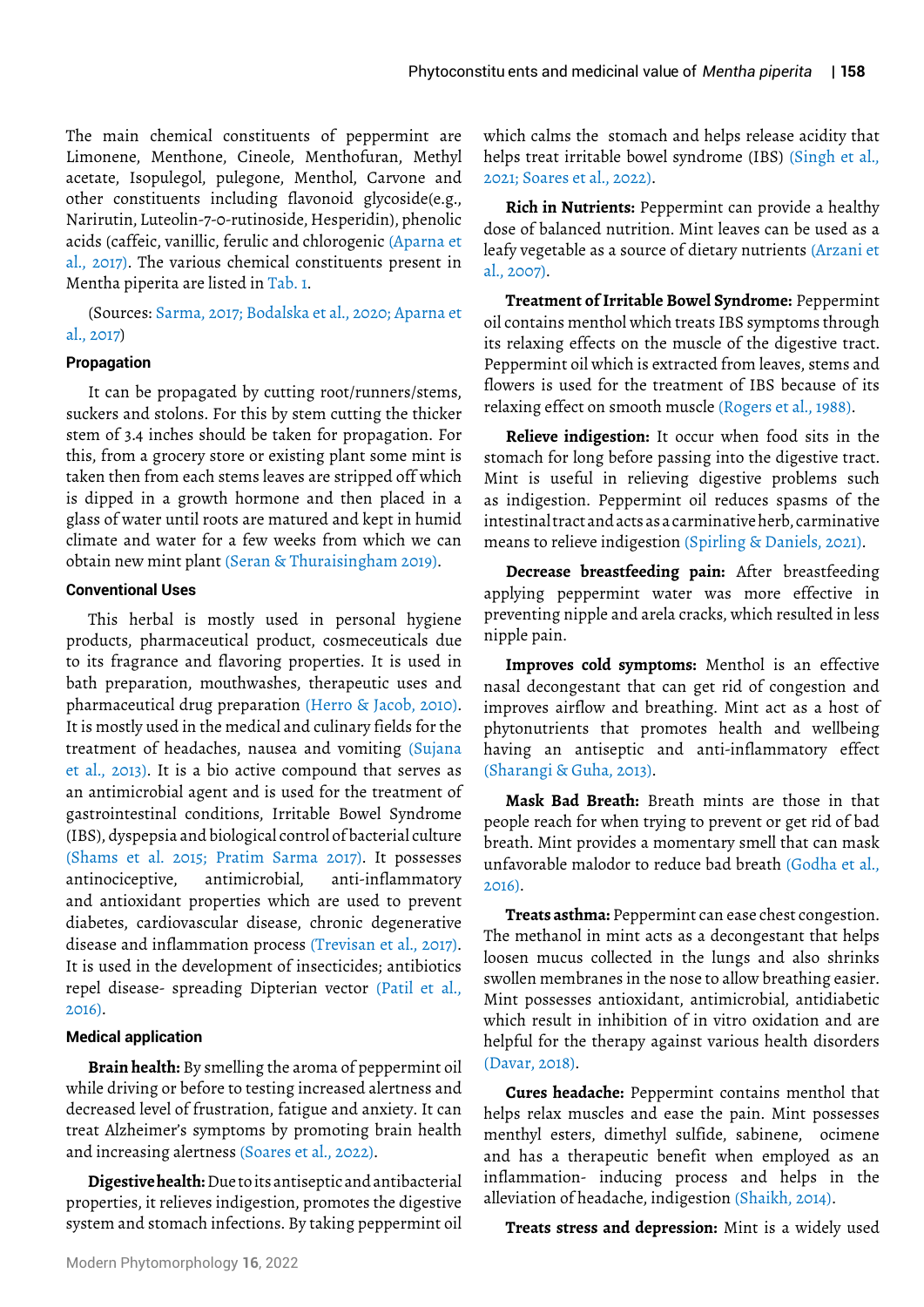herb in aromatherapy. It has a strong refreshing smell that can ease stress and refresh the body and mind.

**Makes healthy skin:** Peppermint has antiinflammatory and antibacterial properties which help treat acne and pimples on the skin. Mint is rich in antioxidant and anti-inflammatory effects having minerals and vitamins which help to cure skin disease and juice extracted from mint can be applied to the face and make skin moist (Sharangi & Guha,2013).

**Oral care:** chewing pudina leaves improves oral hygiene and dental health. The essential oil in the pudina helps to get fresh breath. Mint controls the growth of bacteria, fungus and its leaves can cure bad breath and are rich in vitamin D, E, iron, phosphorous, calcium (Sharangi & Guha,2013; Poudel et al., 2021; Pariyar et al., 2021).

**Improves memory:** Mint can improve memory and retrieve the cognitive function of the brain. Consuming pudina can increase brain power by improving alertness and monthly retention. Peppermint aroma enhances memory and alertness which helps in boosting memory, concentration and focus (Jissa et al., 2014).

**Boost immunity:** Mint is full of vitamins and antioxidants to improve immunity. Those plant-based vitamins help to protect cells from damage. Also, mint leaves can prevent tumor formation. Dietary peppermint boosts the immunity system by increasing antibody production by using antioxidant properties which protect the cell from oxidative damage (Mehri et al. 2015).

**Healthy Hair:** Mint leaves extract and antioxidants that promote hair growth and prevent hair growth and prevent hair fall. Peppermint oil has antidandruff, pediculicide properties which accelerates hair growth, deepens the depth of hair follicle which helps to reduce stress and headache (Kothari et al., 2018).

**Ease allergies:** Mint had anti allergic properties and helps in the treatment of different types of allergies. Mint contains anti-inflammatory properties and rosmarinic acid which is used to treat allergic symptoms (Aparna et al., 2017).

## **Conclusion**

The result showed that medicinally important constituents are present in the peppermint plant which has useful medicinal properties. Most people use it as a source of diet and precursor of drugs as it possesses Antiviral properties, Antimicrobial properties, Antioxidant properties and is used for the treatment of IBS, gastritis, dysentery & fever. Modern technology is needed to convert plant materials into useful medicine. From the leaf extract of

peppermint we can find various substances like Carbohydrates, tannins & flavonoids. Mentha Piperita can be a bed rock for future medicines. So, further investigation is required. Comprehensive research is needed for further exploration this plant which is safe for human use.

## References

**Bhoora H. S.G. Srivastava N. G. Gargi B, Joshi M. (2020).**  Comparative study of antibacterial assay of Mentha piperita (in vivo and in vitro cultured) leaves extract on enveloped human pathogenic bacteria and its phytochemical screening*. J Pharmacogn Phytochem*  **9:** 15-19.

**Loolaie M., Moasefi N., Rasouli H., Adibi H. (2017).** Peppermint and its functionality: A review. *Arch Clin Microbiol* **8:** 54.

**Arzani A., Zeinali H., Razmjo K., (2007).** Iron and mgnesium concentrations of mint accessions. *Plant Physiol Biochem* **45:** 323-329. <https://www.sciencedirect.com/science/article/abs/pii/S0981942807000691>

**Bodalska A., Kowalczyk A., Włodarczyk M., Fecka I. (2020).** Analysis of polyphenolic composition of a herbal medicinal product-peppermint tincture. *Molecules* **25:** 69. <https://doi.org/10.3390/molecules25010069>

**Cash B.D. Epstein M.S., Shah S.M. (2016).** A novel delivery system of peppermint oil is an effective therapy for irritable bowel syndrome symptoms. *Dig Dis Sci* **61:** 560-571. [https://link.springer.com/article/10.1007/S10620-015-](https://link.springer.com/article/10.1007/S10620-015-3858-) [3858-](https://link.springer.com/article/10.1007/S10620-015-3858-)7

**Chhetri H.P., Yogol N.S., Sherchan J., Anupa K.C., Mansoor S., Thapa P. (2008).** Phytochemical and antimicrobial evaluations of some medicinal plants of Nepal. *Kathmandu Univ J Sci Eng Technol* **4:** 49-54. <https://doi.org/10.3126/kuset.v4i1.2883>

**Kaur P., Davar V. (2018).** Exploring the nutraceutical and therapeutic potential of commonly used Indian spices. *Int J Physiol* **3:** 410-419. <https://www.journalofsports.com/pdf/2018/vol3issue2/PartI/3-2-87-122.pdf>

**Ford A.C., Talley N.J., Spiegel B.M., Foxx-Orenstein A.E., Schiller L., Quigley E.M. Moayyedi P. (2008).** Effect of fibre, antispasmodics, and peppermint oil in the treatment of irritable bowel syndrome. *Syst Rev Meta-Anal* 337.<https://doi.org/10.1136/bmj.a2313>

**Godha S., Sandesh N., Mishra P., Kumar S., Balsaraf S., Bhadauria U.S., Vyas S. (2016).** Impact of different oral hygiene aids for the reduction of morning bad breath among dental students: *Clujul Med* **89:** 525.<https://dx.doi.org/10.15386%2Fcjmed-627>

**Herro E., Jacob S.E. (2010).** Mentha piperita (peppermint). *Dermatitis* **21:** 327-329.<https://doi.org/10.2310/6620.2011.10080>

**Jissa G., Sai-Sailesh K., Mukkadan J.K. (2014).** Oral administration of nutmeg on memory boosting and regaining in Wistar albino rats. *Bali Med J* **3:** 3-10.

<https://balimedicaljournal.id/index.php/BaliMedJ/article/view/111>

**Patidar K. (2018).** Polyherbal Anti-dandruff Shampoo: Basic Concept, Benefits, and Challenges. *Asian J Pharm* 12. [https://dx.doi.](https://dx.doi.org/10.22377/ajp.v12i03.2619) [org/10.22377/ajp.v12i03.2619](https://dx.doi.org/10.22377/ajp.v12i03.2619)

**KS S., Shinde S.L. (2019).** Phytochemical screening and evaluation of In-vitro antimicrobial properties of Mentha piperita L. *Int J Life Sci* **7:** 785-790.

**Singh J., Miya M.S., Adhikari A., Das L.K. (2021).** Potentiality of income generation through non-timber forest products. *Nepal Int Res J* **2:** 1-15.<https://doi.org/10.3126/irjmmc.v2i2.38143>

**Mainasara M.M., Bakar M.F.A., Waziri A.H., Musa A.R. (2018).** Comparison of phytochemical, proximate and mineral composition of fresh and dried peppermint (Mentha piperita) leaves. *J Sci Technol* 10.

**Gowda N.K.S., Suganthi R.U., Malathi V., Raghavendra A. (2007).** Efficacy of heat treatment and sun drying of aflatoxincontaminated feed for reducing the harmful biological effects in sheep, Anim. *Feed Sci Technol* **133:** 167-175. [https://doi.org/10.1016/j.](https://doi.org/10.1016/j.anifeedsci.2006.08.009) [anifeedsci.2006.08.009](https://doi.org/10.1016/j.anifeedsci.2006.08.009)